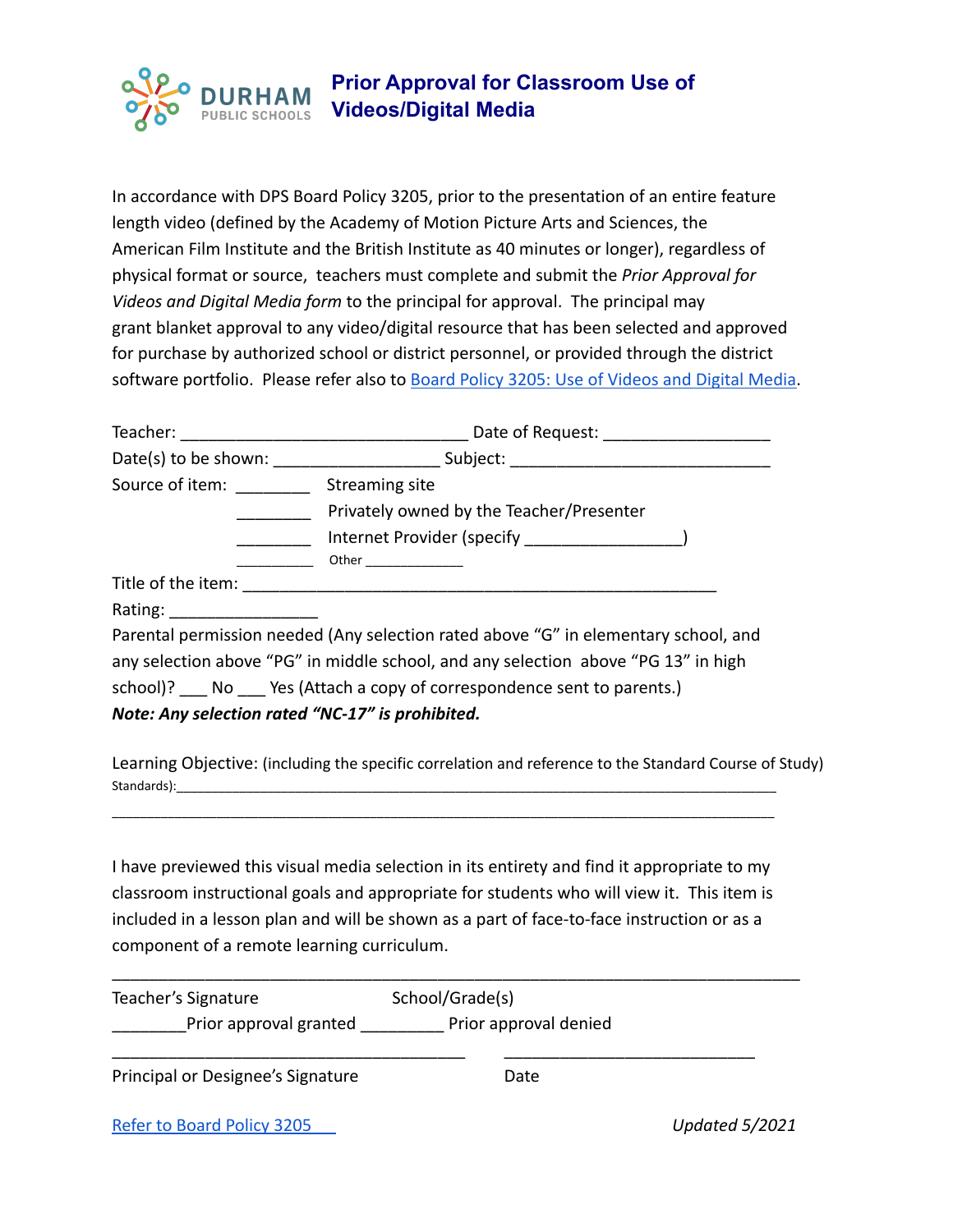

## **Video/Digital Media Use in the Classroom Parental Informed Consent**

Date:  $\Box$ 

Dear Parent or Guardian:

It is my intention to show the video/digital media resource as described below to your student's class, and I am seeking your written permission for your student to view the video. In compliance with the Durham Public Schools' **Policy** *3205 – Use of Videos and Digital Media*, please complete and sign the form below, authorizing or exempting your student from the presentation. Students whose parent or guardian has requested exemption for their student will be given an alternate educational activity to complete during the time of the showing. Please contact me if you have any questions.

| _____ My student has permission to view this video/digital resource.                   |                                                                                               |
|----------------------------------------------------------------------------------------|-----------------------------------------------------------------------------------------------|
| student will receive an alternate educational activity during the time of the showing. | My student does not have permission to view this video/digital resource. I understand that my |
|                                                                                        |                                                                                               |

[Refer to Policy 3205](https://boardpolicyonline.com/bl/?b=dps_new#&&hs=1008804) *Form updated 5/2021*